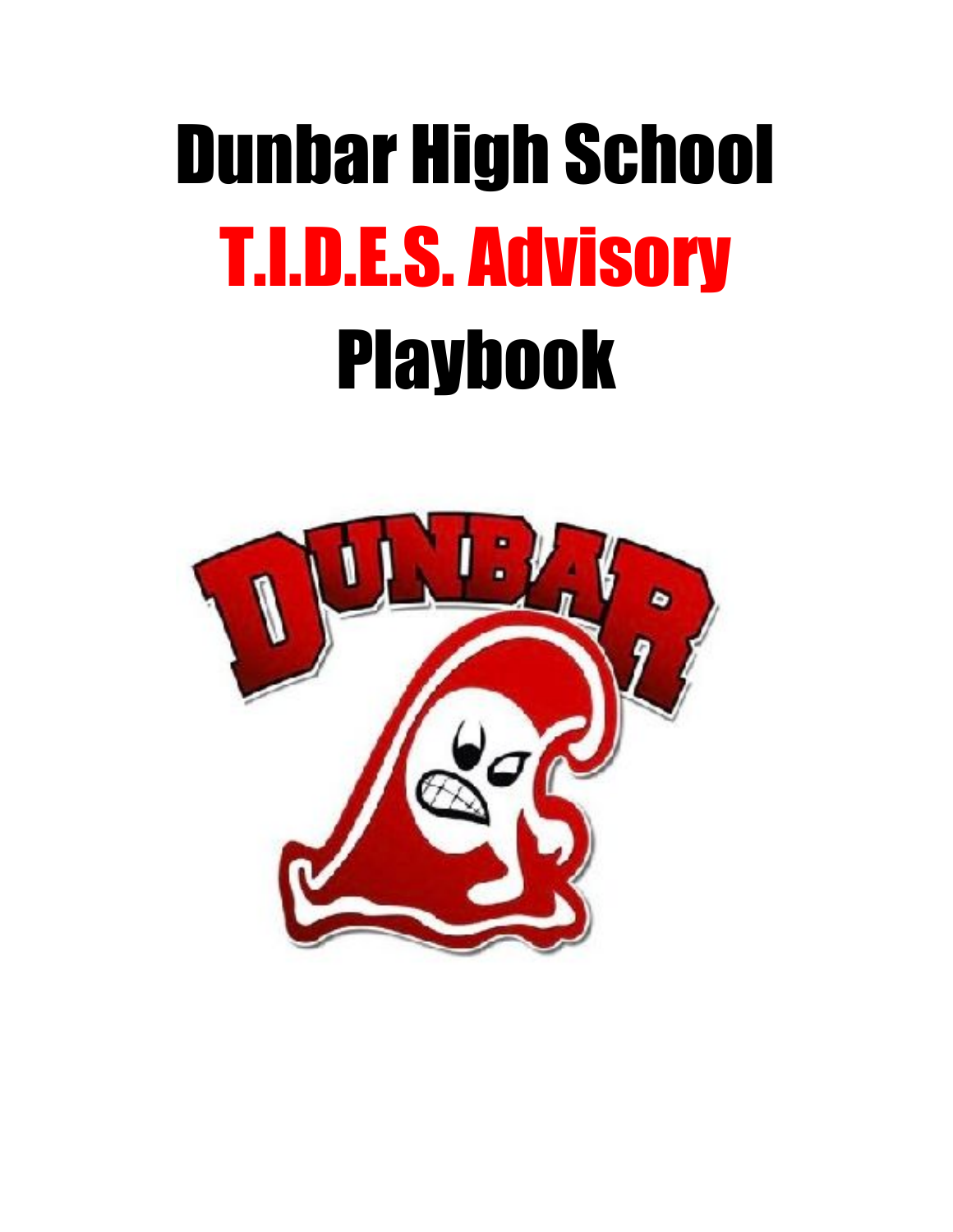# Table of Contents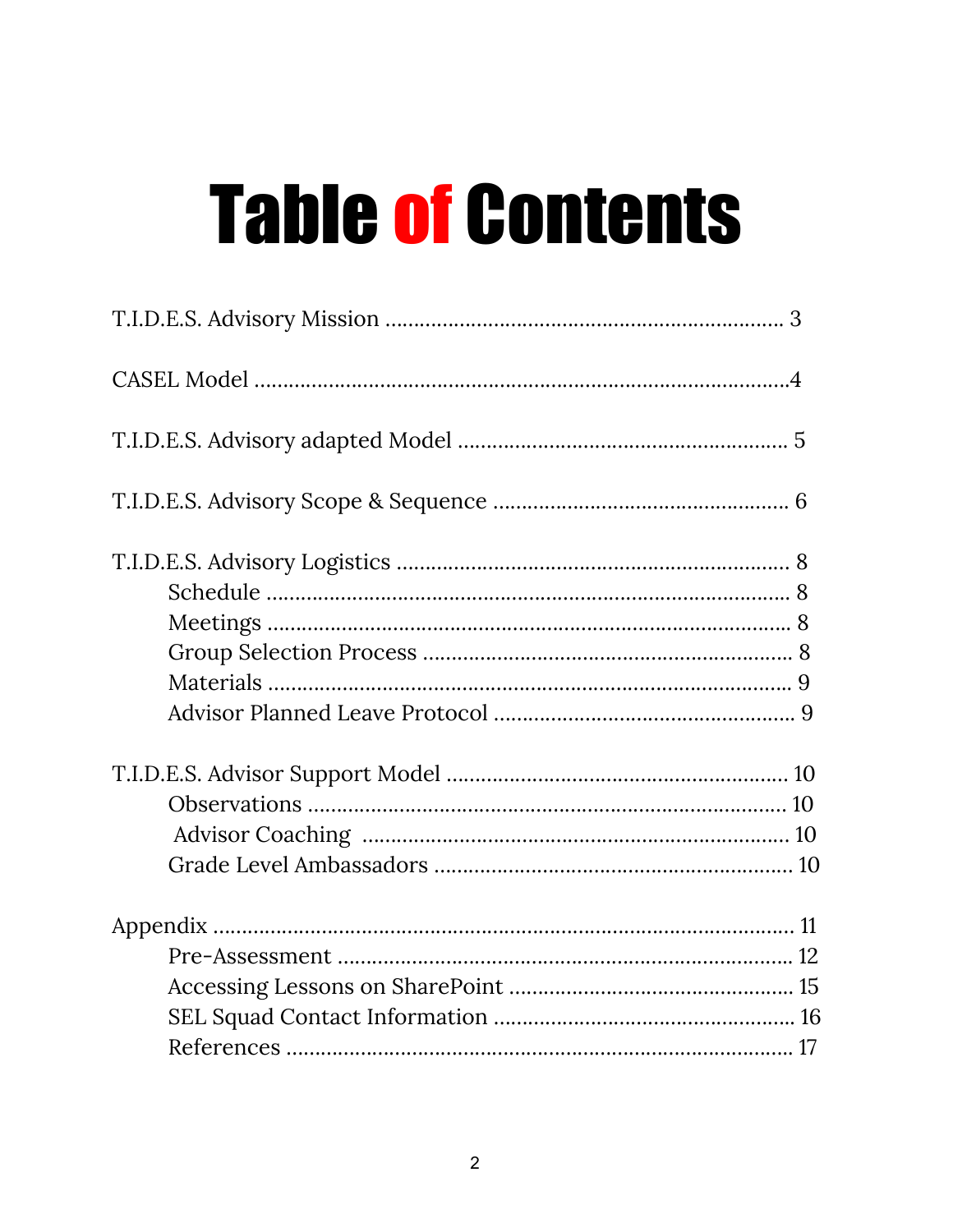# T.I.D.E.S. SEL Mission

T.I.D.E.S. (Thoughtfully Impacting and Developing Excellent Students) is a Social Emotional Learning Program developed to meet the needs of Dunbar students. We believe students are best prepared when they have both the academic and social emotional skills they need to be successful. Grounded in CASEL's SEL model, we developed a culturally relevant program designed to develop students' skills across various topic areas.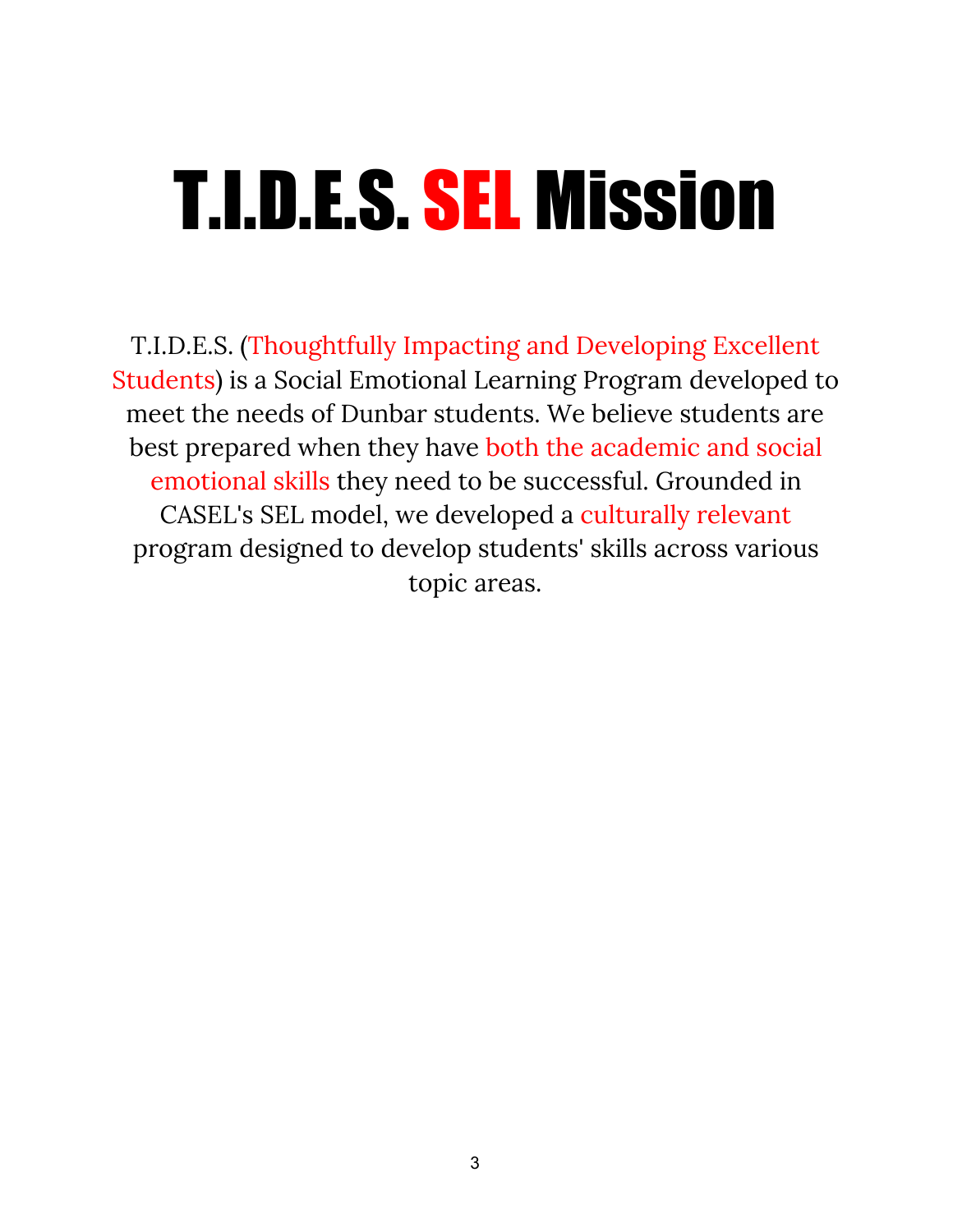# CASEL Model

The Collaborative for Academic, Social, and Emotional Learning (CASEL) is a leader in evidenced-based social and emotional learning (SEL). CASEL's mission is to help make evidence-based social and emotional learning (SEL) an integral part of education from preschool through high school. Their SEL framework promotes intrapersonal, interpersonal and cognitive competencies. CASEL identified 5 core competencies that can be taught across multiple settings.

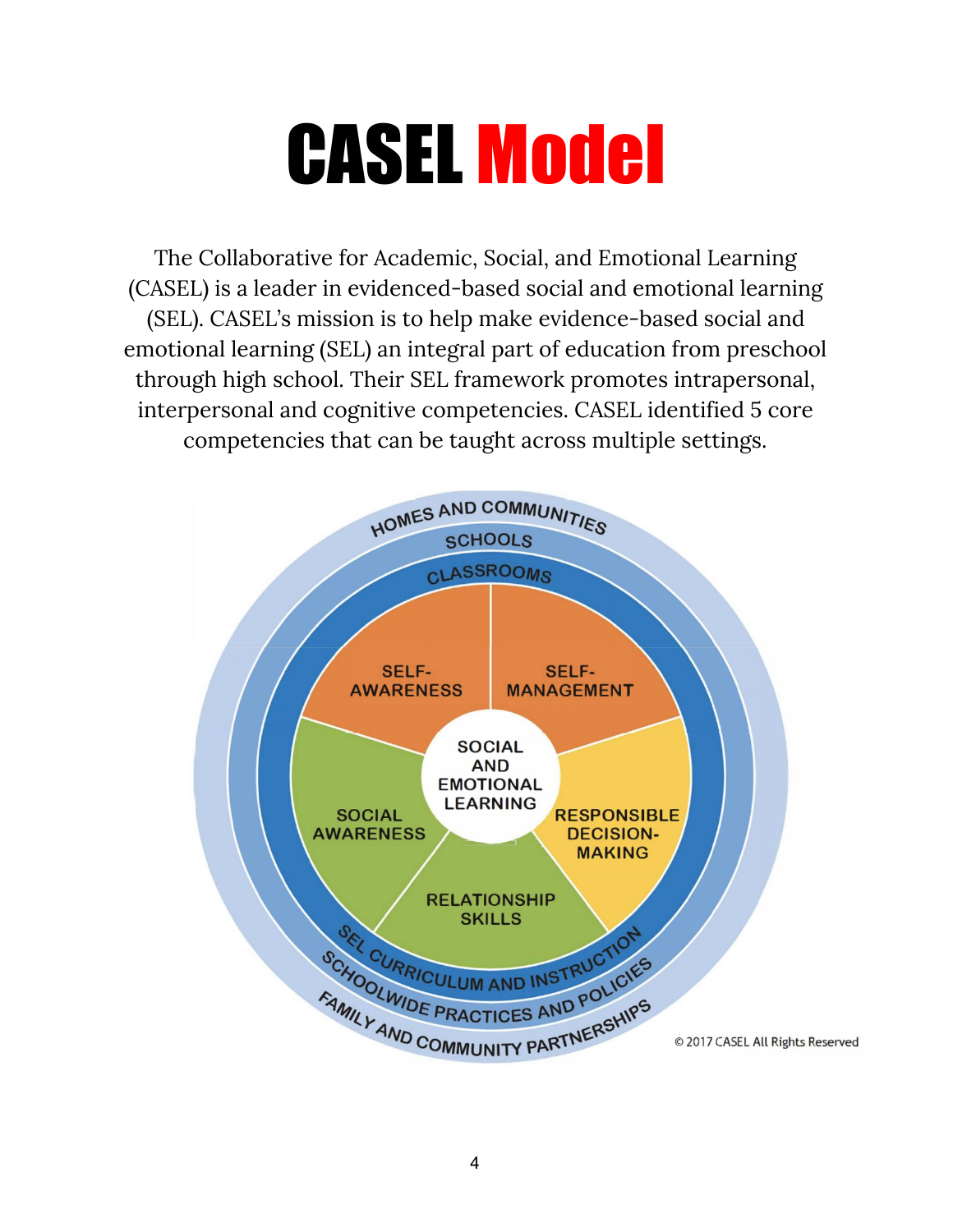## T.I.D.E.S. Advisory Adapted Model

The Dunbar SEL Squad used data from student insight surveys, research, and educational experiences to identify areas of social and emotional growth for our student population. Based on the information gathered, the squad identified specific content areas under each CASEL component to focus on each month to support our students' development. Each month, the components are broken down into specific skills students will learn and practice each week.

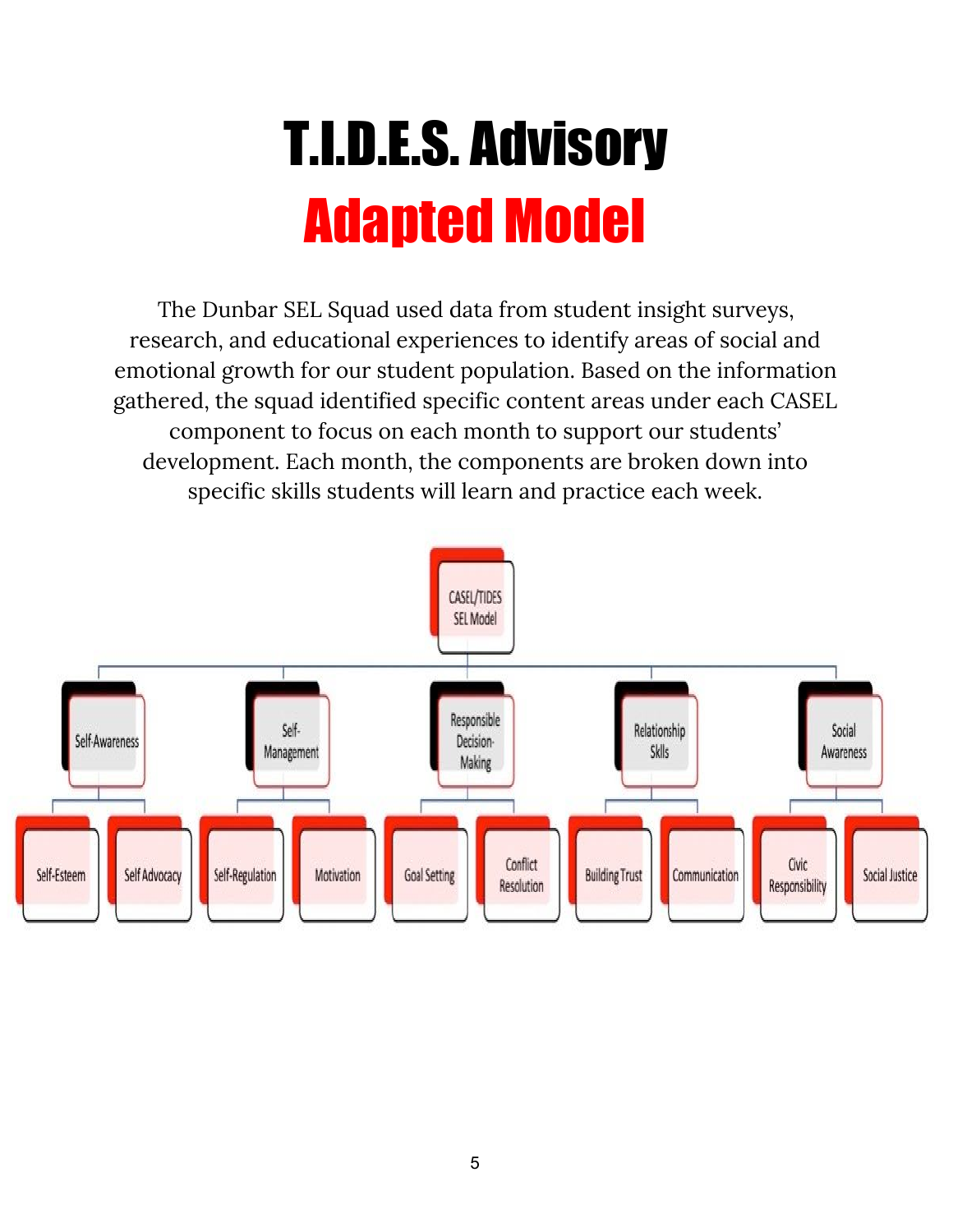### T.I.D.E.S. Scope and Sequence

#### **Part I: September- December**

|                                                                                                 | Week 1<br>(Asynchronous)                                       | Week 2<br>(Synchronous)                                               | Week 3<br>(Asynchronous)                                                                       | Week 4<br>(Synchronous)                                            |
|-------------------------------------------------------------------------------------------------|----------------------------------------------------------------|-----------------------------------------------------------------------|------------------------------------------------------------------------------------------------|--------------------------------------------------------------------|
| September<br><b>Building Trust</b><br>(CASEL: Relationship Skills)                              | Sept 8th<br>Advisor/Advisee<br>Relationship<br><b>Building</b> | Sept 16th<br>Advisor/Advisee<br>Relationship<br><b>Building</b>       | Sept 23rd<br>Advisor/Advisee<br>Relationship<br><b>Building</b>                                | September 30th<br>Creating the space<br>Part I- What the<br>TIDES? |
| <b>October</b><br><b>Self-Regulation</b><br>(CASEL: Self-Management)                            | Oct 7th<br>Community<br>Matters                                | Oct 14th<br>Stress and the Brain   Managing Emotions                  | Oct 21st                                                                                       | Oct 28th<br><b>Processing Emotions</b>                             |
| <b>November</b><br><b>Conflict Resolution</b><br>(CASEL: Responsible<br><b>Decision Making)</b> | Nov 4th<br><b>Active Listening</b>                             | Nov 11th<br>How to control<br>emotions in the heat<br>of the moment   | Nov 18th<br>Student resolved<br>conflict vs. When to<br>get an adult involved<br>in a conflict | Nov 25th<br>Thanksgiving Break                                     |
| <b>December</b><br><b>Goal Setting</b><br>(CASEL: Responsible<br><b>Decision Making)</b>        | Dec 2nd<br>How decision<br>making impacts<br>your goals        | Dec 9th<br>Setting your<br>vision<br>How to set<br><b>SMART</b> goals | Dec 16th<br>Goal<br>Stoppers/Block<br>ers<br>Identifying and<br>celebrating<br>progress        | Dec 23rd<br>No School<br><b>Winter Break</b>                       |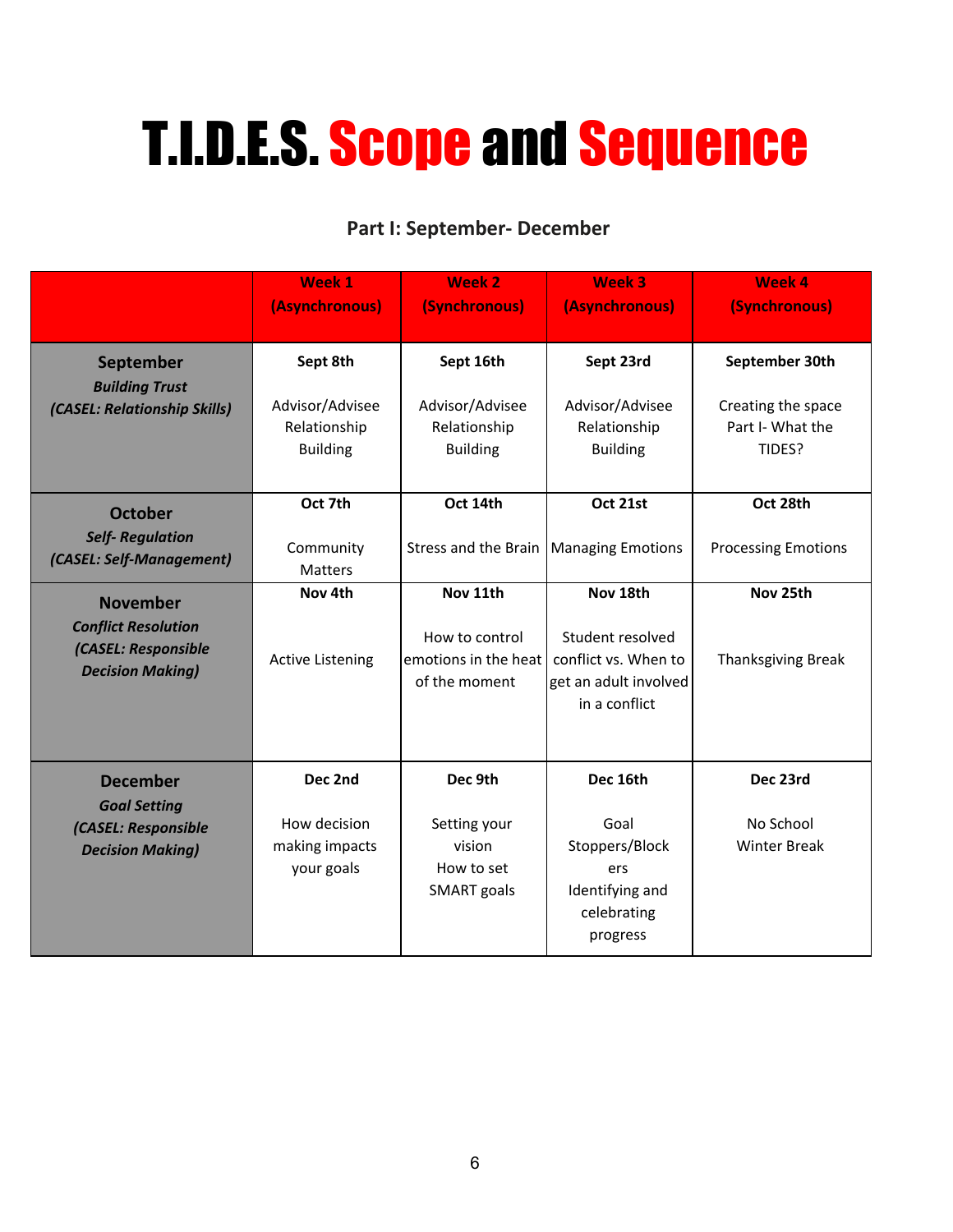### **Part II: January- June**

|                                          | Week 1                 | <b>Week 2</b>                              | Week 3                                   | Week 4                                |
|------------------------------------------|------------------------|--------------------------------------------|------------------------------------------|---------------------------------------|
|                                          | (Synchronous)          | (Asynchronous)                             | (Synchronous)                            | (Asynchronous)                        |
|                                          |                        |                                            |                                          |                                       |
| <b>January</b>                           | Jan. 6th               | Jan 13th                                   | Jan 20th                                 | Jan 27th                              |
| <b>Motivation</b>                        |                        |                                            |                                          |                                       |
| (CASEL: Self-Management)                 | Intrinsic v. Extrinsic | How to get                                 | How to stay                              | Time Management &                     |
|                                          | motivation             | motivated-Habits of                        | motivated                                | motivation                            |
|                                          |                        | <b>Success</b>                             |                                          |                                       |
| <b>February</b>                          | Feb 3rd                | Feb 10th                                   | Feb 17th                                 | Feb 24th                              |
| Self-Esteem                              | Who am I?              |                                            | What does a person What is the long-term | What does a person with               |
| (CASEL: Self-Awareness)                  |                        | challenged with                            | impact of low                            | high self-esteem look                 |
|                                          |                        | their self-esteem look self-esteem? Making |                                          | like?                                 |
|                                          |                        | like?                                      | choices etc.                             |                                       |
|                                          | <b>March 3rd</b>       | March 10th                                 | March 17tth                              | March 24th                            |
| <b>March</b>                             |                        |                                            |                                          |                                       |
| <b>Communication</b>                     | Forms of               | Social media                               | Informal                                 | <b>Formal Communication</b>           |
| (CASEL: Relationship Skills)             | Communication          | communication: Do's                        | Communication                            |                                       |
|                                          |                        | & Don'ts                                   |                                          |                                       |
|                                          |                        |                                            |                                          |                                       |
|                                          | March 31st             | April 7th                                  | April 21st                               | April 28th                            |
| <b>April</b>                             |                        |                                            |                                          |                                       |
| Self-Advocacy<br>(CASEL: Self-Awareness) | What is self-advocacy? | How do you know                            | Advocating for self in                   | Community advocacy                    |
|                                          |                        | when to advocate                           | difficult situations                     |                                       |
|                                          |                        | and when to accept                         |                                          |                                       |
|                                          |                        | circumstances?                             |                                          |                                       |
| <b>May</b>                               | May 5th                | May 12th                                   | May 19th                                 | May 26th                              |
| <b>Civic Responsibility</b>              |                        |                                            |                                          |                                       |
| (CASEL: Social Awareness)                | Caring for your        | How people                                 | What is your                             | How can you                           |
|                                          | community              | show                                       | civic                                    | engage? Intro to PSA                  |
|                                          |                        | engagement<br>civic                        | responsibility?                          | project                               |
|                                          |                        | responsibility                             |                                          |                                       |
|                                          |                        |                                            |                                          |                                       |
| June                                     | June 2nd               | June 9th                                   | June 16th                                | June 23rd                             |
| <b>Culminating Activity and</b>          |                        |                                            |                                          |                                       |
| <b>Celebration</b>                       | Work on PSA            | Complete and                               | Celebration and                          | * If extra week needed                |
|                                          |                        | submit PSA                                 | watch all group<br>PSAs                  | due to PARCC or<br>completion of PSAs |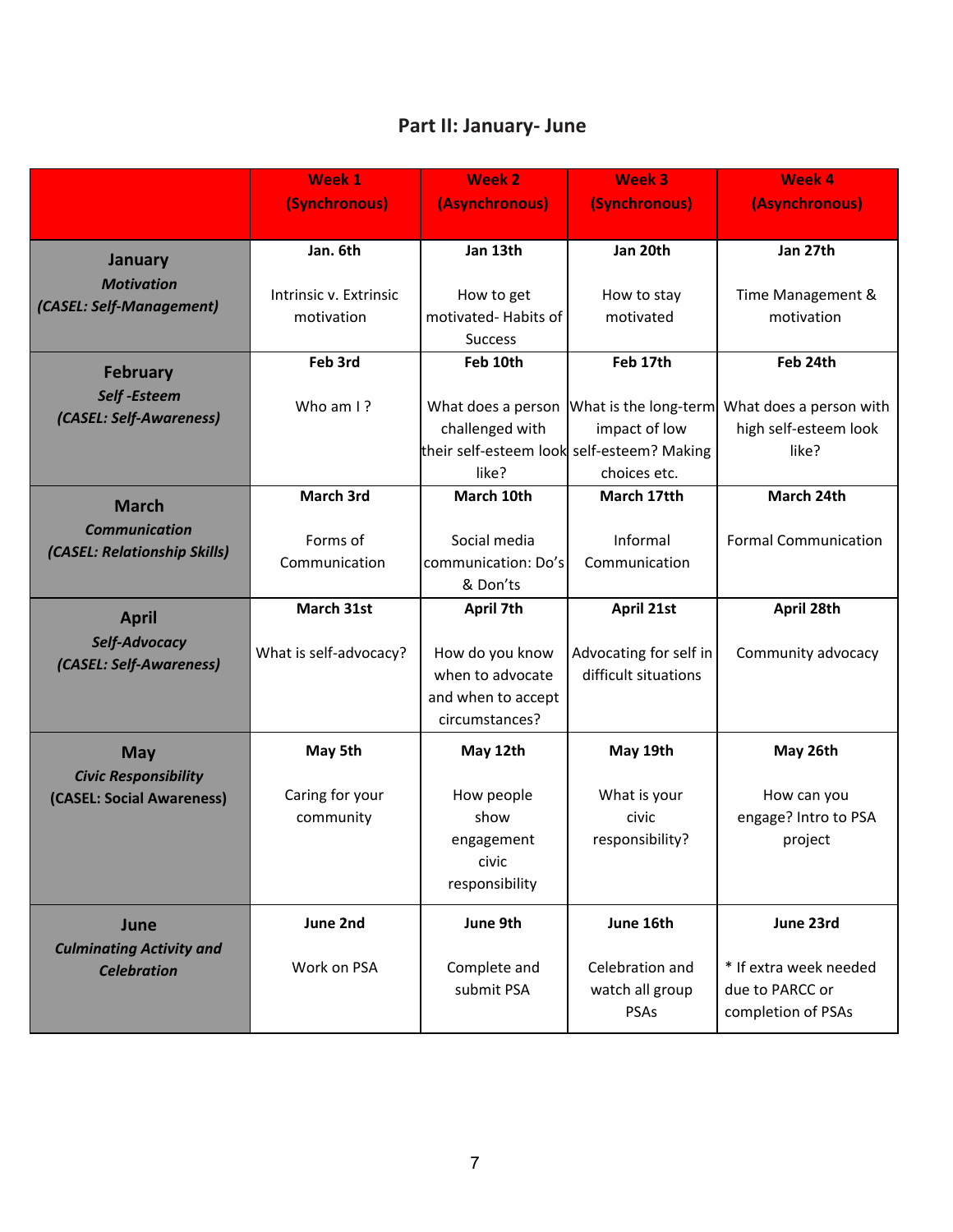# T.I.D.E.S. Advisory **Logistics**

T.I.D.E.S. Advisory schedule

T.I.D.E.S. group is held weekly on Wednesdays from 1:10pm-2:00pm. . Students will experience two live lessons per month (Synchronous) and two pre-recorded lessons per month (Asynchronous). All T.I.D.E.S group leaders will receive lesson plans for each lesson. On asynchronous days, students will be instructed to watch the lesson and complete an independent activity to demonstrate completion of the lesson. T.I.D.E.S. group leaders will be responsible for posting those lessons and reviewing those activities to 1.) assess for understanding of the topic 2.) learn about the students thoughts related to the topic and 3.) tie in content from student responses to the next lesson.

### T.I.D.E.S. Advisory Meetings

T.I.D.E.S. group leaders will create a CANVAS page for their T.I.D.E.S group. Similar to their academic classes, T.I.D.E.S. group leaders will also create a Microsoft Teams link for their students to access through the CANVAS page. On Wednesdays, students should sign in through CANVAS for attendance and then join T.I.D.E.S. group via the Teams link. On Asynchronous days, students should follow the same process and access the asynchronous lesson under the Files tab of your Teams page.

#### T.I.D.E.S. Advisory Group Selection Process

Students were randomly assigned to T.I.D.E.S. groups according to three variables: grade level, academy membership, and special education. At this time, we are unable to accommodate special requests for group placement. Also, due to the continuous enrollment, withdrawal, and scheduling of students in their proper grade levels, advisory groups may fluctuate. Please allow flexibility for new students to be added and/or withdrawn from your groups. It is our goal to keep each group as manageable in size and consistent as possible. Through continuous feedback and growth in our SEL work, in the future we will be able to consider additional key factors that support group membership and assignment.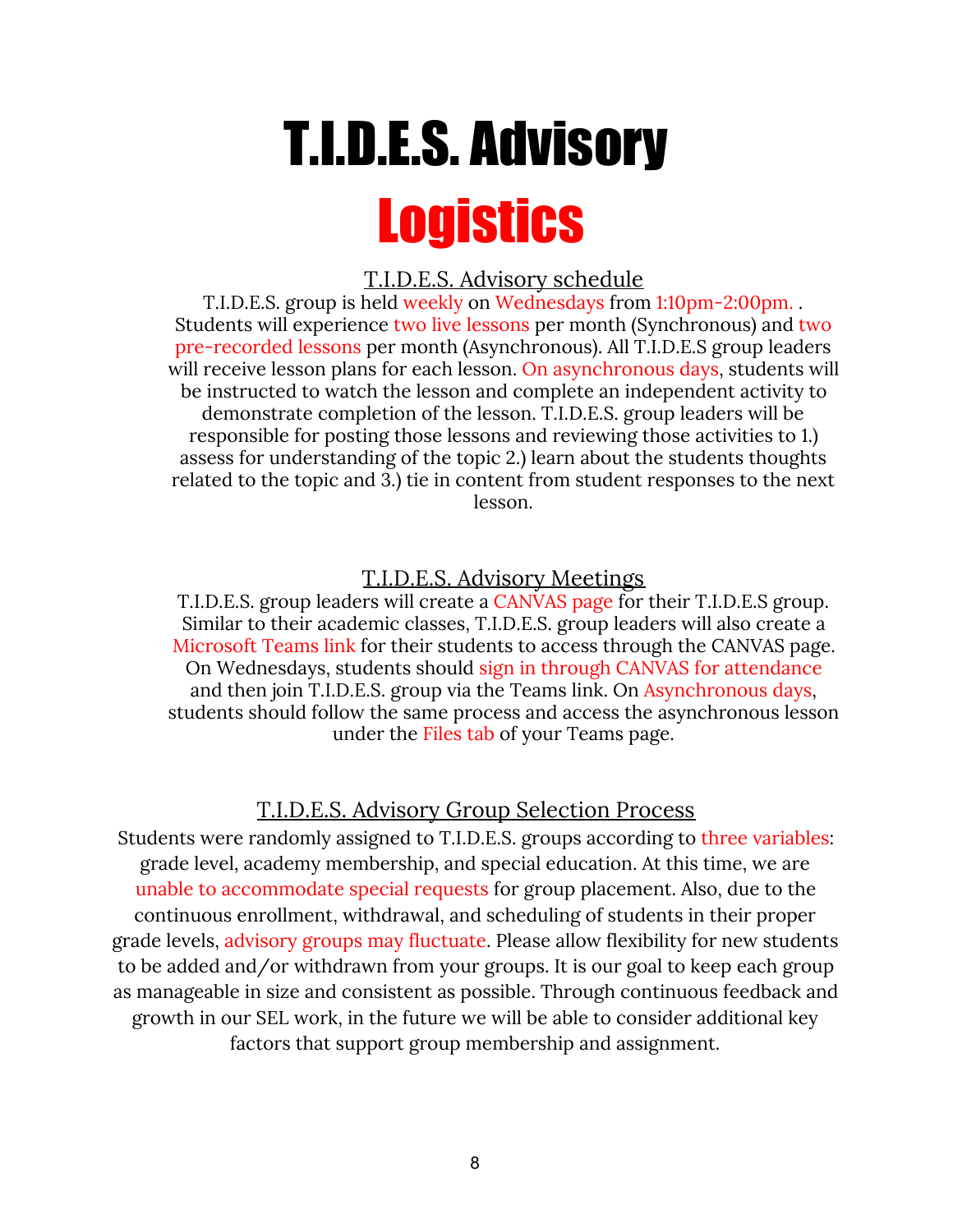#### T.I.D.E.S. Advisory Materials

All materials for the T.I.D.E.S. SEL program will be stored on the T.I.D.E.S. SharePoint site. You will receive an invite to your email to gain access to the T.I.D.E.S. site. On this site, we will store lessons, resources, and supporting documentation. See Appendix 2 for more information on navigating SharePoint.

#### T.I.D.E.S. Advisor Planned Leave Protocol

In the event you will be absent for a synchronous T.I.D.E.S. lesson, please either develop an asynchronous lesson for your students to complete in your absence OR identify a colleague who can serve as a partner in this work and arrange for your students to attend their T.I.D.E.S. group in your absence. Please also notify Dr. Cox and Dr. Palmer that you will be absent and the plan for your students.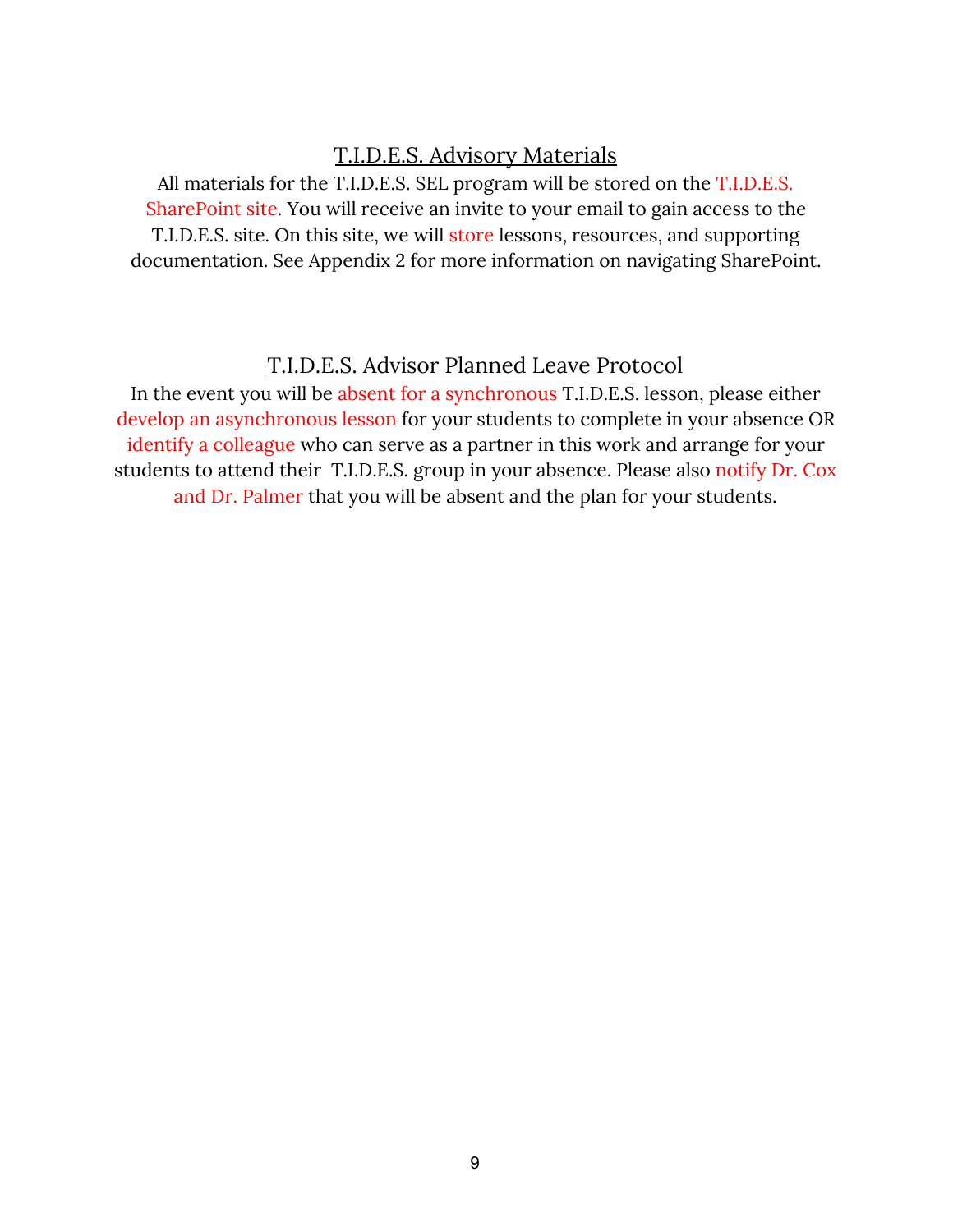# T.I.D.E.S. Support Model

T.I.D.E.S. Advisors will receive on-going technical assistance throughout the school year in the form of observations and feedback, bi-weekly skills labs and the T.I.D.E.S. Ambassador program.

#### **Observations**

Dr. Cox and Dr. Palmer will have an observation schedule designed to support Advisor implementation and feedback. The observations should be viewed as a way to receive feedback on implementation strategies, managing difficult conversations or overall lesson engagement. You will be notified when Dr. Cox or Dr. Palmer will be in your T.I.D.E.S Advisory and can request time to debrief after the observation. Observations are also a tool to identify areas of focus for skills labs offered to group leaders.

#### **Coaching**

Dr. Cox and Dr. Palmer will provide monthly skills labs available to all T.I.D.E.S. Advisors. Skills labs are voluntary and offered to support Advisors in their implementation of the program. Labs may provide support with things such as lesson planning, engagement strategies, problem solving challenges, and answering any questions or concerns you may have. Skills labs will be held the third Thursday of every month from 8:30-9:15am.

#### **T.I.D.E.S. Grade Level Ambassadors**

Members of the SEL Squad have volunteered to serve as grade level ambassadors. A grade level ambassador is a peer on your grade level that you can go to for quick questions or support. As a member of the SEL Squad, grade level ambassadors are equipped with the knowledge and skills to support colleagues with successful implementation. Grade level ambassadors may also share updates or field questions at grade level team meetings or in content team meetings.

**9th: Mr. Cuevas 10th: Ms. McMillan 11th: Ms. Caldwell 12th: Dr. Cox**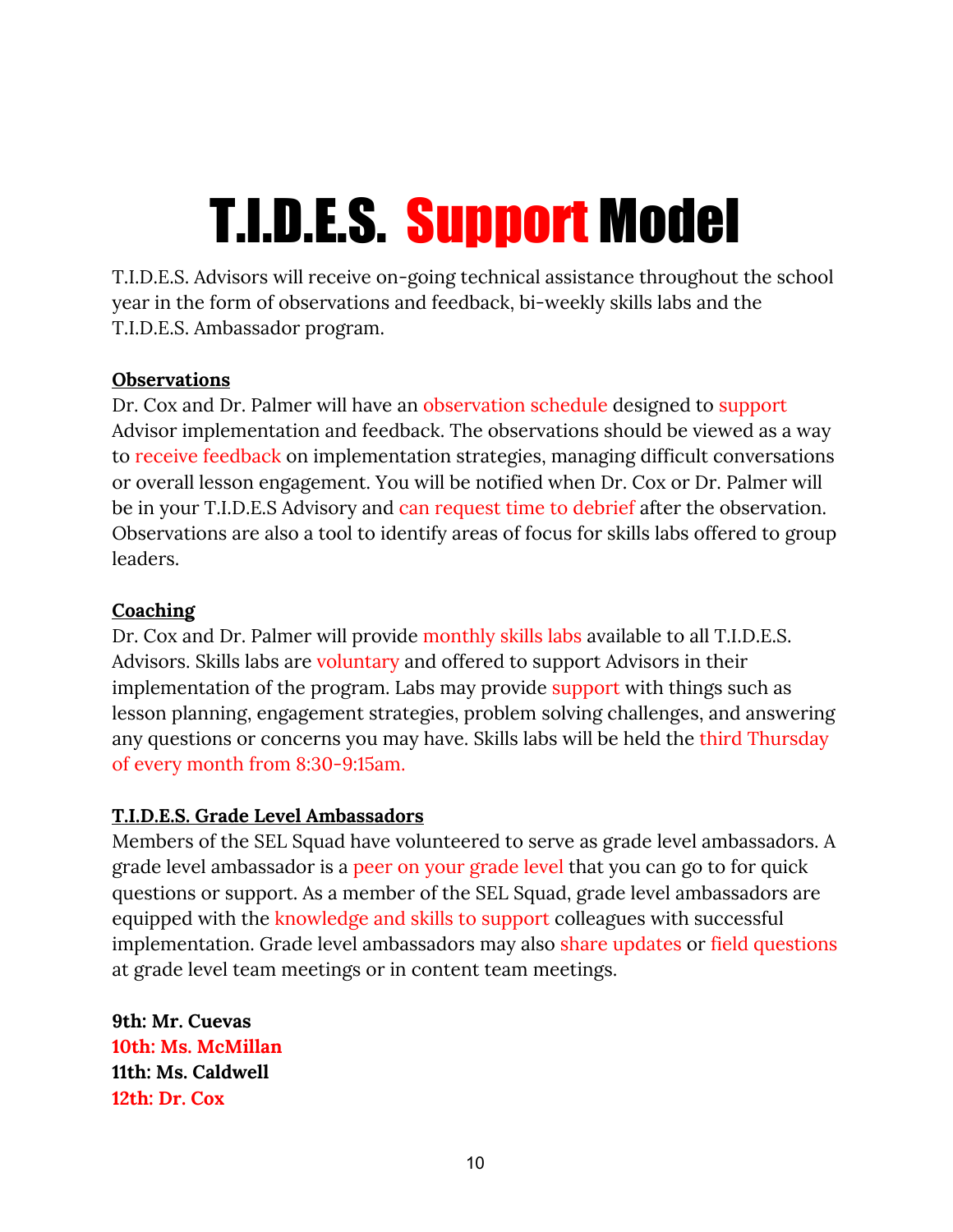## T.I.D.E.S. Appendix

Appendix 1: Pre-Assessment

Appendix 2: Accessing Lessons on SharePoint

Appendix 3: SEL Squad contact information

Appendix 4: References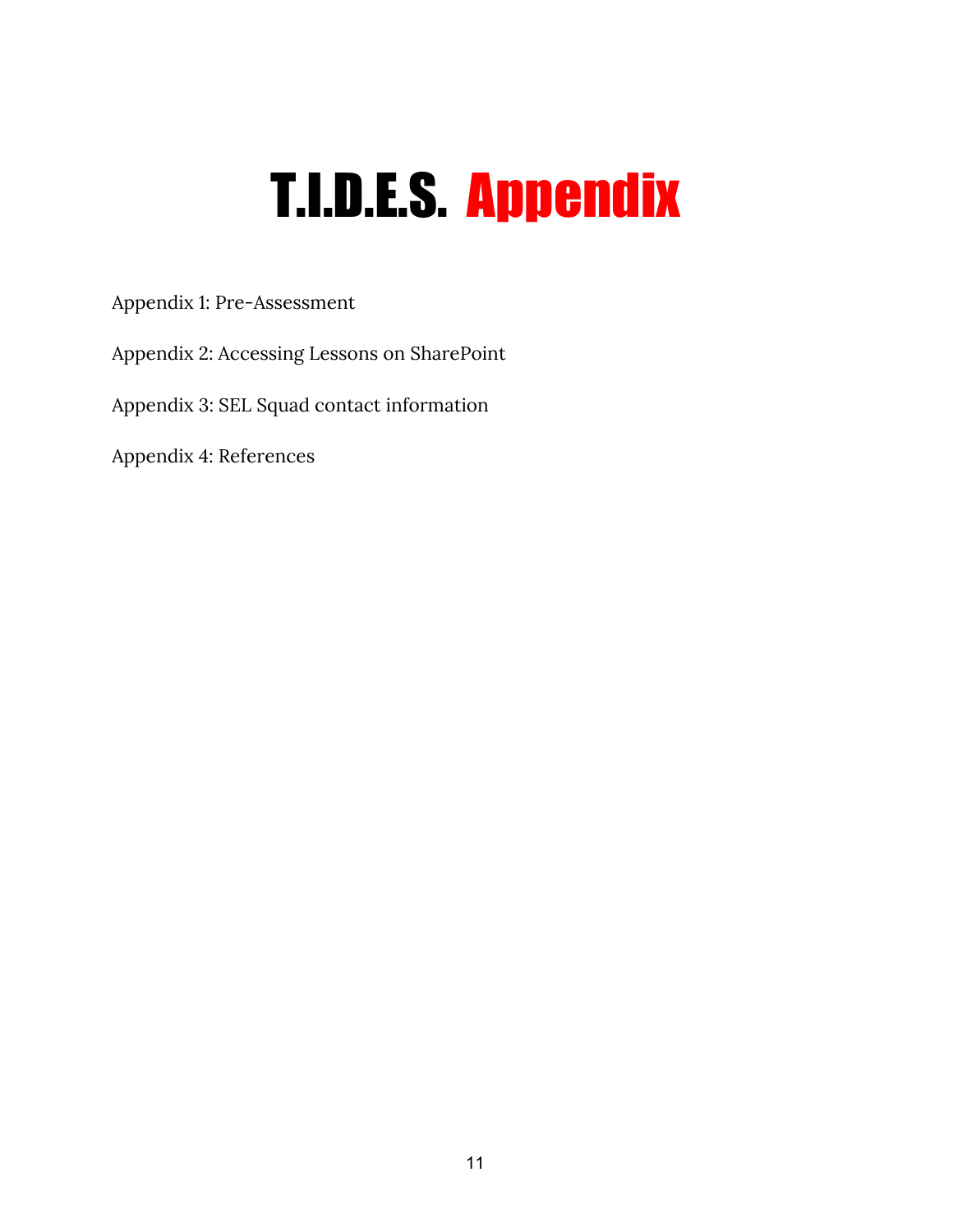### **SEL Pre- Assessment**

WCSD Social and Emotional Competency Pre-Assessment

Directions: *Please tell us how easy or difficult each of the following are for you.* Response Options: *1 = Very Difficult; 2 = Difficult; 3 = Easy; 4 = Very Easy*

| Self-Awareness: Self Concept                                                    | Very Difficult=1 | Difficult=2 | Easy=3 | Very Easy=4 |
|---------------------------------------------------------------------------------|------------------|-------------|--------|-------------|
|                                                                                 |                  |             |        |             |
| Accepting things I can't control.                                               |                  |             |        |             |
| Knowing how to get better at<br>things that are hard for me to do<br>at school. |                  |             |        |             |
| Knowing how I think about<br>myself affects how I act.                          |                  |             |        |             |
| Knowing what my strengths are.                                                  |                  |             |        |             |
| Knowing when I don't want to do<br>something.                                   |                  |             |        |             |

| <b>Self-Awareness: Emotion</b><br>Knowledge              | Very Difficult=1 | Difficult=2 | $Easy=3$ | Very Easy=4 |
|----------------------------------------------------------|------------------|-------------|----------|-------------|
| Knowing ways to make myself feel<br>better when I'm sad. |                  |             |          |             |
| Understanding why I do what I do.                        |                  |             |          |             |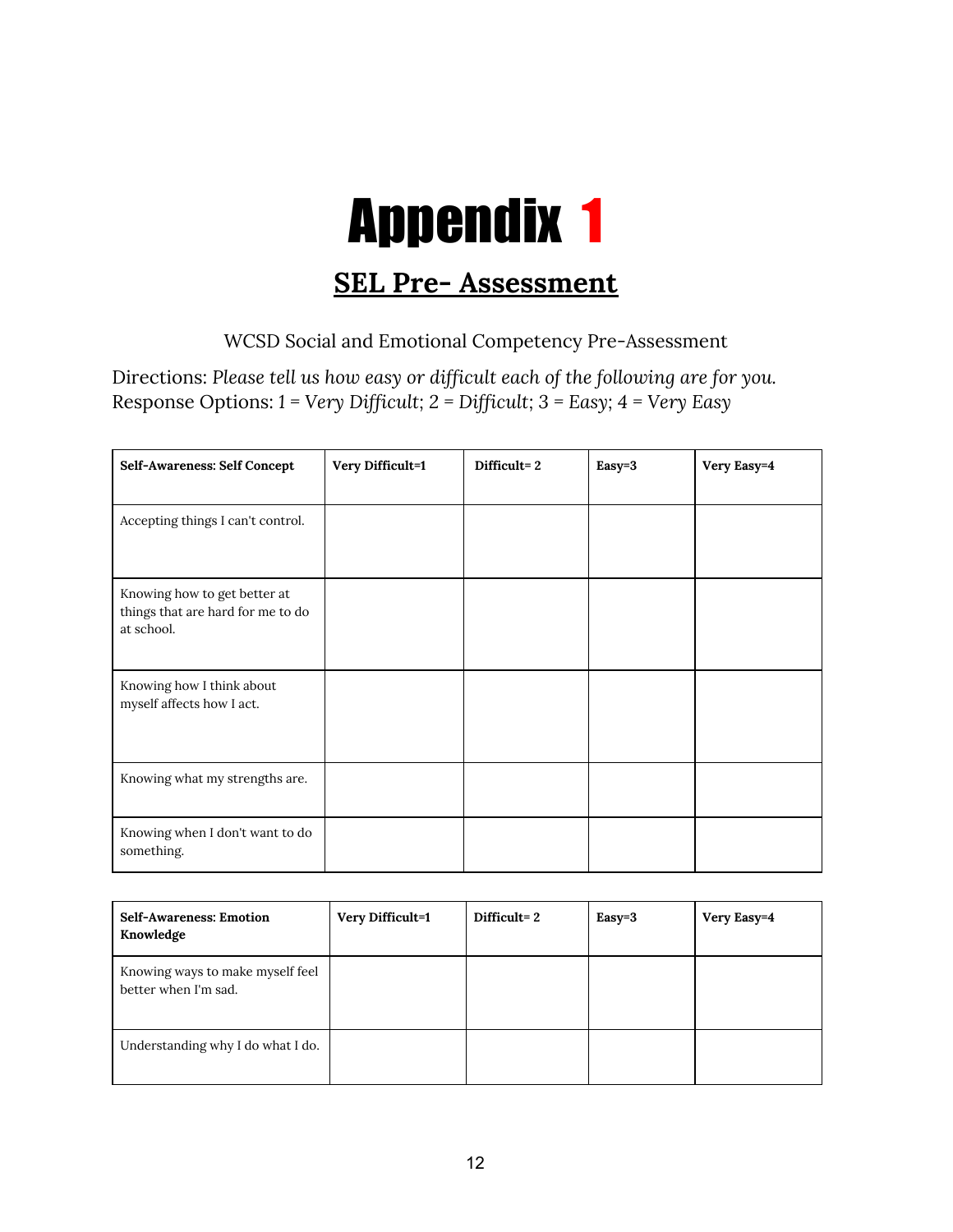| Knowing when my mood affects<br>how I treat others.              |  |  |
|------------------------------------------------------------------|--|--|
| Knowing ways I calm myself<br>down.                              |  |  |
| Understanding how my attitude<br>can affect how others treat me. |  |  |

| <b>Social Awareness</b>                                                 | Very Difficult=1 | Difficult=2 | Easy=3 | Very Easy=4 |
|-------------------------------------------------------------------------|------------------|-------------|--------|-------------|
| Knowing how I can help my<br>community.                                 |                  |             |        |             |
| Learning from people with<br>different opinions than me.                |                  |             |        |             |
| Knowing how to get help when<br>I'm having trouble with a<br>classmate. |                  |             |        |             |
| Knowing when a classmate is not<br>being treated fairly.                |                  |             |        |             |
| Being happy for others when<br>they succeed.                            |                  |             |        |             |

| Self-Management: Emotion<br>Regulation                    | Very Difficult=1 | Difficult=2 | Easy=3 | Very Easy=4 |
|-----------------------------------------------------------|------------------|-------------|--------|-------------|
| Staying calm when I feel<br>stressed.                     |                  |             |        |             |
| Getting through something even<br>when I feel frustrated. |                  |             |        |             |
| Speaking in class even if I am<br>nervous.                |                  |             |        |             |
| Working on things even when I<br>don't like them.         |                  |             |        |             |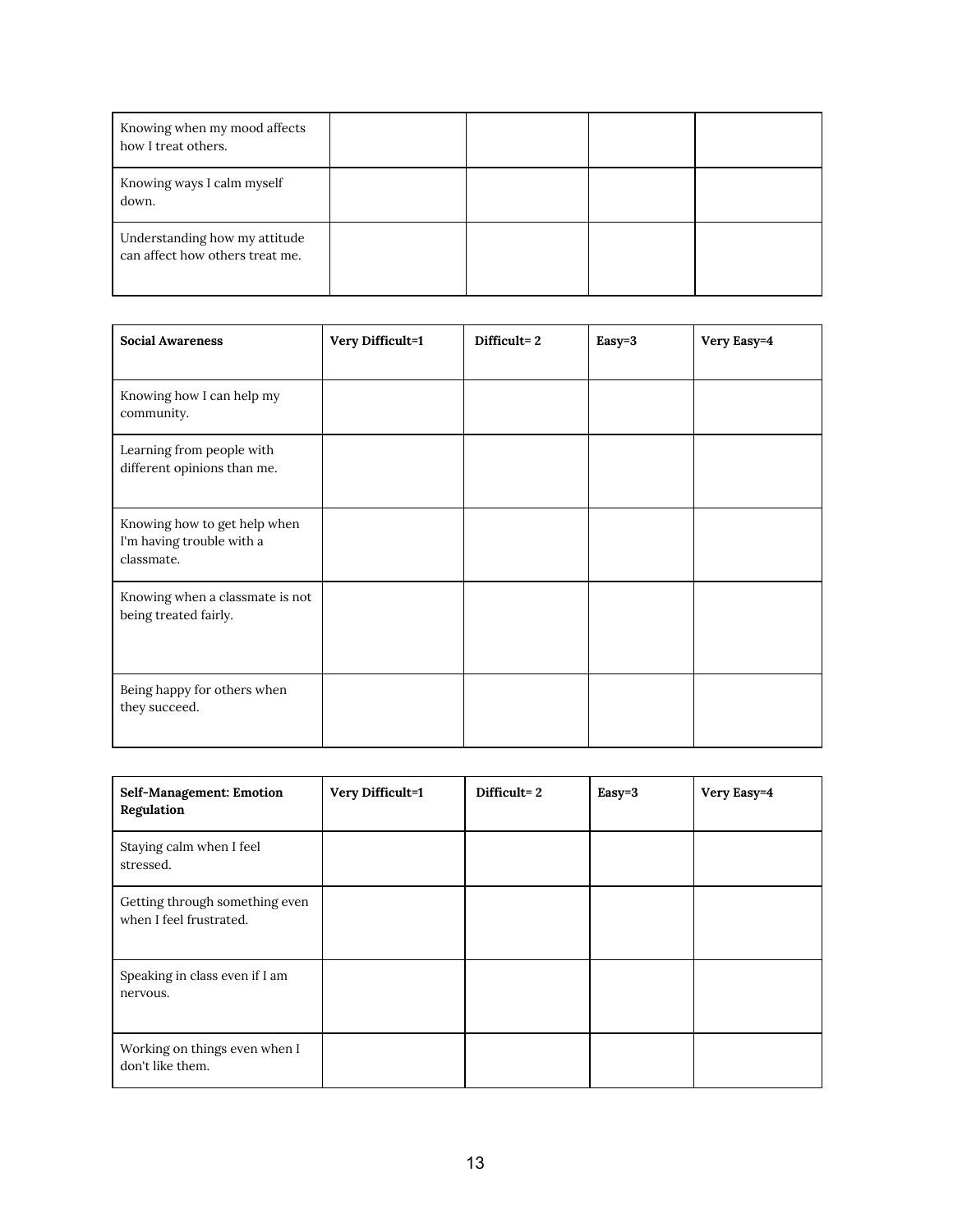| Thinking carefully about what I<br>want to say, before I speak. |  |  |
|-----------------------------------------------------------------|--|--|
|                                                                 |  |  |

| Self-Management: Goal<br>Management                          | Very Difficult=1 | Difficult=2 | Easy=3 | Very Easy=4 |
|--------------------------------------------------------------|------------------|-------------|--------|-------------|
| Reaching goals that I set for<br>myself                      |                  |             |        |             |
| Setting goals for myself                                     |                  |             |        |             |
| Taking action to reach my goals                              |                  |             |        |             |
| Taking steps to have the future I<br>want for myself.        |                  |             |        |             |
| Thinking through the steps it will<br>take to reach my goal. |                  |             |        |             |

| Self-Management: School Work                                  | Very Difficult=1 | Difficult=2 | $Easy=3$ | Very Easy=4 |
|---------------------------------------------------------------|------------------|-------------|----------|-------------|
| Planning ahead so I can turn a<br>project in on time.         |                  |             |          |             |
| Finishing my schoolwork<br>without reminders.                 |                  |             |          |             |
| Being prepared for tests.                                     |                  |             |          |             |
| Staying focused in class even<br>when there are distractions. |                  |             |          |             |
| Coming to class prepared.                                     |                  |             |          |             |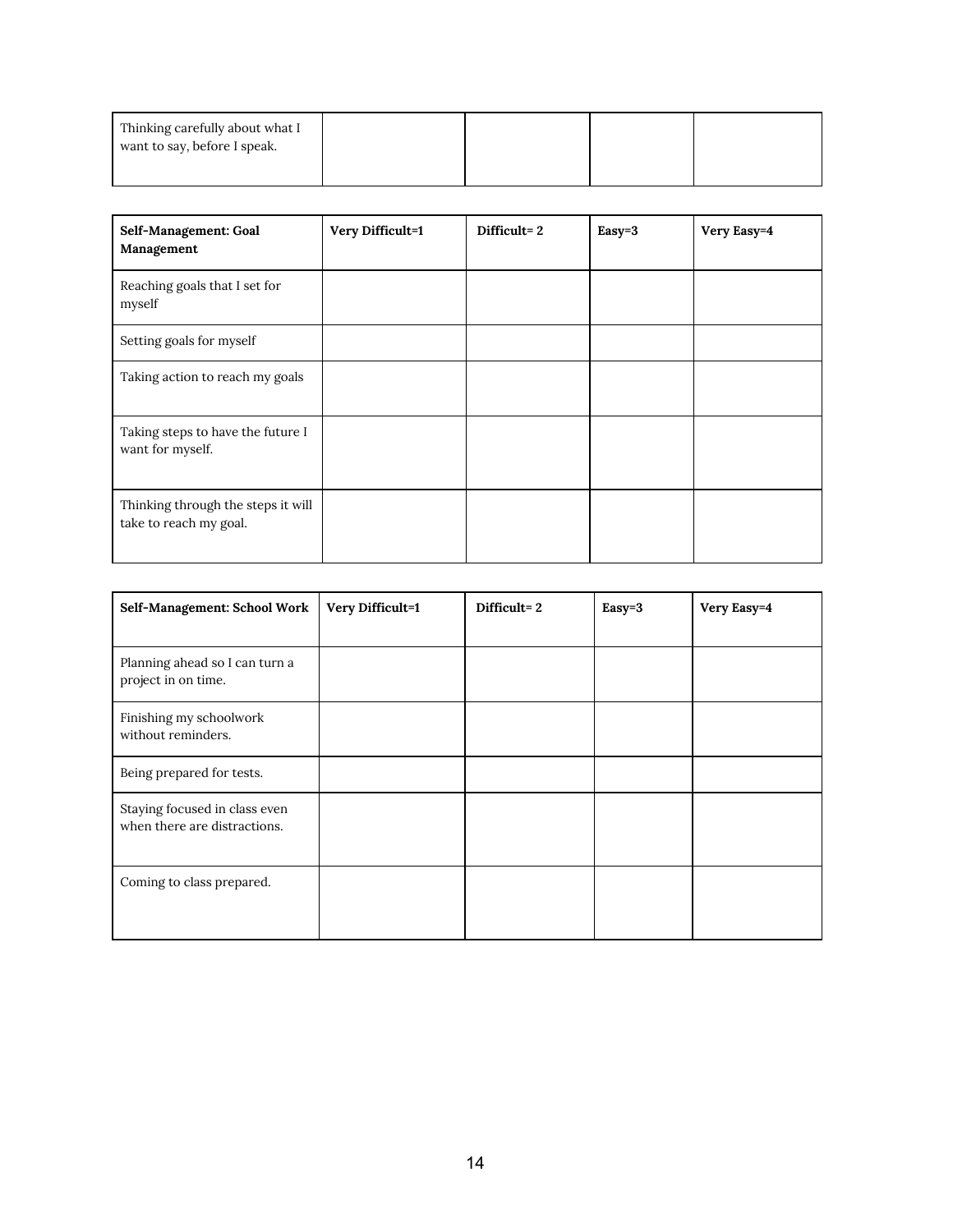### **Accessing Lessons on SharePoint**

- Step 1: Go to the T.I.D.E.S. Sharepoint Drive and click on "Documents" (located on far left viewing pane)
- Step 2: Click on the folder for the current month. You will see a folder that says "synchronous" and "asynchronous". Select the folder associated with the lesson you are looking for. Once in the folder, the lessons are broken down by week. Select the current week's lesson for your use.

#### **For Asynchronous lessons**

- Step 3: Download the documents for the asynchronous lesson. (document will include the links students need for that lesson.)
- Step 4: Go to your T.I.D.E.S. Advisory page on CANVAS and upload the documents under the module created for the month.
- Step 5: During a synchronous T.I.D.E.S. class, walk your student through the process for accessing the asynchronous lessons.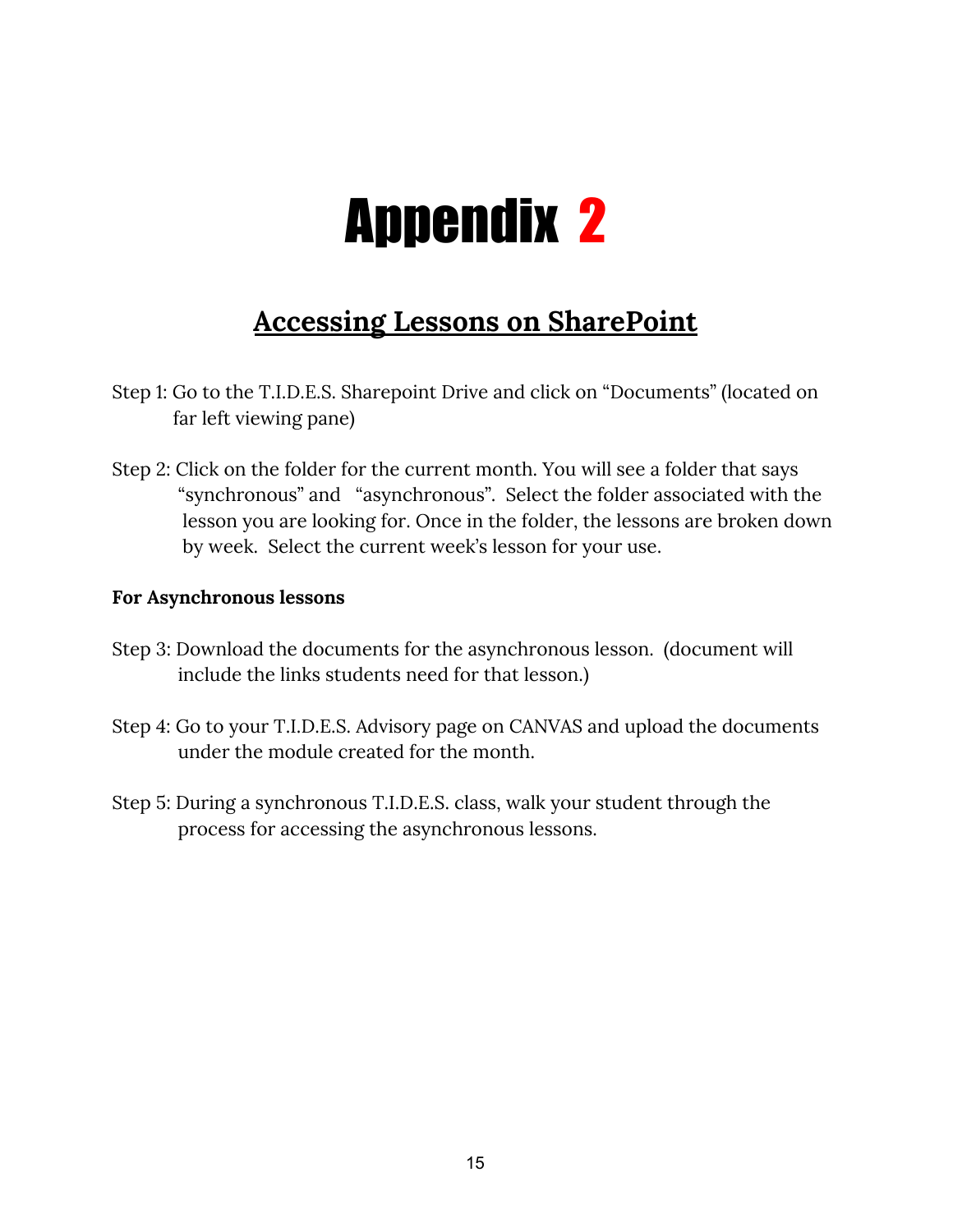### **SEL Squad Members**

Tasheka Cox tasheka.cox@k12.dc.gov 301.875.6611

Anthony Allard antthony.allard@k12.dc.gov

Danielle Palmer danielle.palmer@k12.dc.gov 248.910.1031

Armand Cuevas armand.cuevas@k12.dc.gov

Ingrid Mcmillan ingrid.mcmillan2@k12.dc.gov

Nakisha Yates nakisha.yates@k12.dc.gov

Lashandra Goodman lashandra.goodman@k12.dc.gov

Marlena Mitchell marlena.mitchell@k12.dc.gov

Kourtney Purham kourtney.purham@k12.dc.gov

Dionne Caldwell dionne.caldwell@k12.dc.gov

Emma Levine emma.levine@k12.dc.gov

Demarcus Mcmillan demarcus.mcmillan@k12.dc.gov

Tonya Kabia tonya.kabia@k12.dc.gov